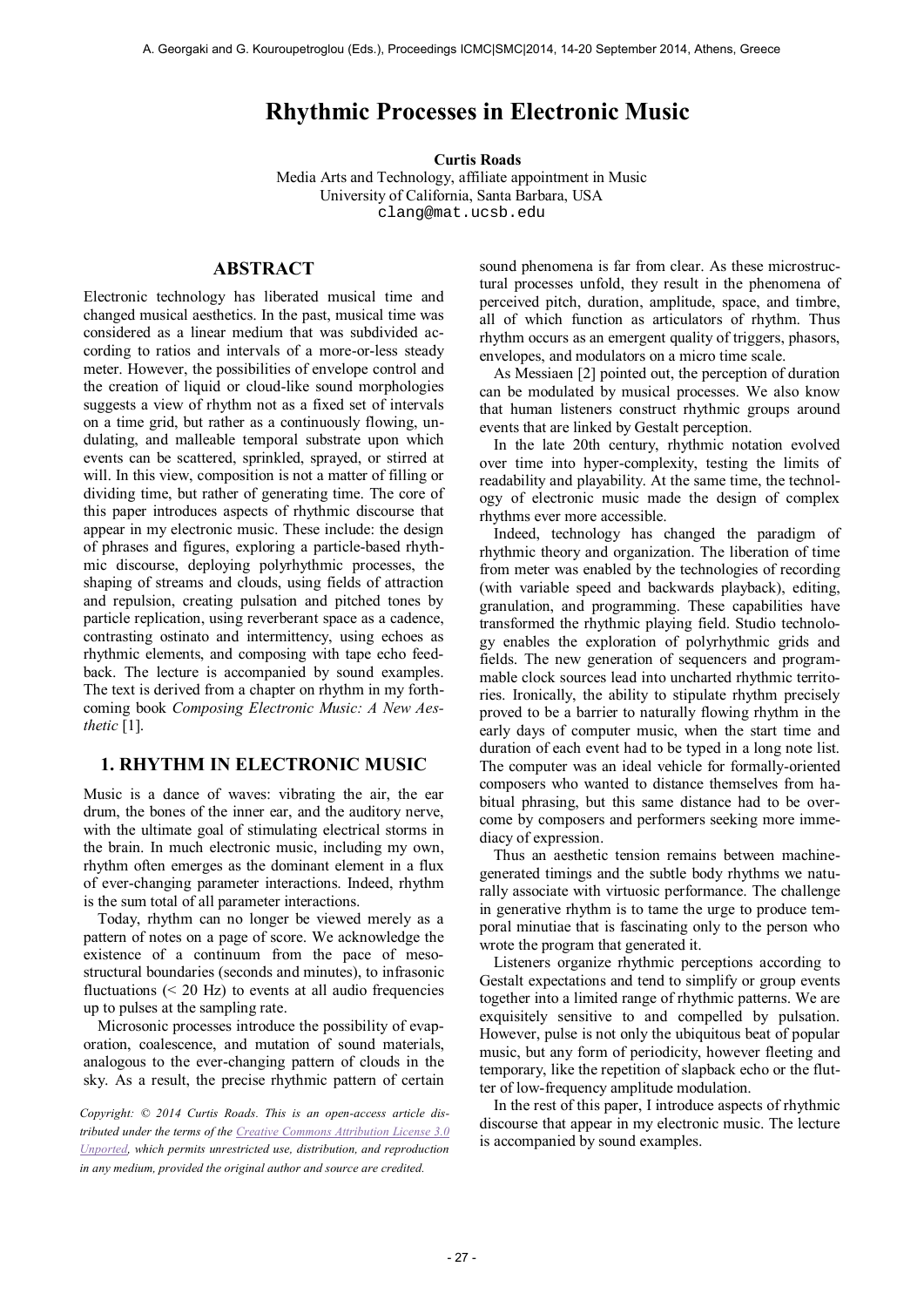### **2. DESIGN OF PHRASES AND FIGURES**

Rhythmic organization in my music often begins with a performance in studio using synthesis (e.g., pulsar synthesis, frequency modulation, etc.) or processing (e.g., granulation, tape echo feedback, pitch-shifted sample playback, etc.) and some kind of gestural interaction (using a musical keyboard, mouse, sliders, knobs, etc). Rhythmic behavior is already specific in this initial stage, as it is part of the conception. The result is a set of sound files of varying lengths. Following this initial, playful phase, I take a multiscale approach to organization. This involves detailed editing at the lowest levels of sound structure, but at any time I can intervene on higher levels of structure, rearranging meso structures or generating new sound material. The goal in the early stages is design of phrase organization. Many phrases are structured around *figures*–rhythmic patterns consisting of discrete events. The figures often have a distinct morphology of beginning, middle, and end lasting several seconds.

However, and this is important, I also sculpt meaningful phrases even in a continuous cloud, where there are no discrete events per se before I begin editing. (See the discussion of streams and clouds below)

For me, *Clang-tint* (1994) was a breakthrough in terms of phrase design. A commission from the Japanese Ministry of Culture and the Kunitachi College of Music, *Clang-tint* exists in three parts. The first part, *Purity,* opens with a slow and deliberate keyboard performance using the Bohlen-Pierce scale. This performance, which is not aligned to a regular pulse, was prepared by a long period of experimentation with the melodic and harmonic possibilities of this scale. After this performance, at 2:49 sustained undulating sine waves enter the scene. Certain sounds tremolo, fluttering at 7 Hz. At 4:47 echoing rhythms begin with repetitions at 400 ms. The finale features a long sustained tone with pitch bend, arching over 50 seconds. The second part, *Organic,* opens with a pulsar cloud, leading to an explosive crescendo with many different percussion timbres. Subsequent phrases feature sustained tones that build to a rapid-fire release followed by another sustained texture. Pulsations weave in and out. The pulsation slows at 1:28-1:41, breaking open a sustained ocean sound. Several pulsar pulsations begin again at different tempi. This is followed by a slow phrase with pulses every 4 seconds. Another sustained tone builds to the final explosive crescendo. The third part, *Filth,* opens with a high impact percussive tone. The rhythmic organization is again based on phrases, with long "straining" tones (like stretching a rubber band before it breaks) leading to crescendi with many clicking and snapping impulses, leading to a continuous noise texture punctuated by percussive hits. The textures fade to a low-intensity noise cloud lasting 20 seconds. A tone appears, punctuated by burning ember-like sounds. The finale consists of three widely-spaced percussive hits in reverberation, one 7.8 seconds after the first and the final hit 10.1 seconds after the second.

Meso structure is also the focus in *Volt air* (2003), a four-part exploration of a granular synthesis texture. Part 1, with its electronic woodblock-like sound palette, explores short-term pulsation as a means of forward motion. A rhythmic signature of the piece is the frequent double articulation of a single impulse. Another characteristic is the use of short flutters like 8 impulses in 300 ms, but also dozens of short pulse bursts (less than 10 pulses) in the 6-10 Hz range. Accelerations and decelerations of pulse trains are common. Silent intervals sometimes punctuate the phrases. Part 2 uses the same sound palette. This rhythmically complicated piece involves both pulsation but also continuous transformations such as in the middle section  $(1:10-1:48)$ , which is based on continuous tape echo feedback. Part 3 opens with a long (55 seconds) sustained crescendo that builds toward an anticlimax. Following this, the form is designed as a set of six climaxes over the subsequent 1 minute and 20 seconds. I am most pleased with the irregular phrase between 1:57 and 2:03, which intermingles several pulsation frequencies. Part 4 features pulsations at different frequencies, interspersed with continuous tones. The climax of a phrase is often a breakup of a continuous texture into a sparse sprinkling of percussive impulses. Between 1:06 and 1:14 I invoke one of my most beloved clichés of electronic rhythm: the exponentially decelerating pulsation.

### **3. PARTICLE-BASED RHYTHM**

Most of my works, with the exception of *Clang-tint* (1994), explore a particle-based rhythmic discourse. Microsonic processes can unfold as a more-or-less continuous granulation, a sparse pulsation, or by means of a manual practice of detailed assembly of micro-rhythmic figures or *micro-montage.* One characteristic figure is a high density spray or "avalanche" of particles, which creates a rattling or hissing sound, depending on the spectrum of the particles. As a cadential gesture at the end of a phrase, such an avalanche has the function of releasing accumulated energy, like letting off steam. (See the description of *Sonal atoms* below.)

### **4. POLYRHYTHMIC PROCESSES**

I am interested in Varèse-inspired rhythmic processes in which independent strands align at critical mesostructural boundaries. An example is *Always* (2013), which features polyrhythmic processes on multiple time scales. Due to this work's initial construction, as a real-time combination of six stereo sound files played simultaneously from a sampler on ten keys (with pitch-shifting according to each key, totaling 120 tracks), *Always* is especially complicated from the standpoint of rhythm. The work is divided in two sections. The first section is dissipative. The second section is fast-paced and scintillating, characterized by thousands of clicks and hissing grains underpinned by a lively melodic/bass line.

Pacing is critical. Much of my music consists of rapidfire rhythmic processes on multiple time scales–a high rate of information density. This is also why many of my works tend to be short and concentrated. This rate of information density becomes tiresome if it is extended for too long without a break. Thus in high-velocity works like *Touche pas* (2009) the second half of the composition process consisted of slowing down an initial granula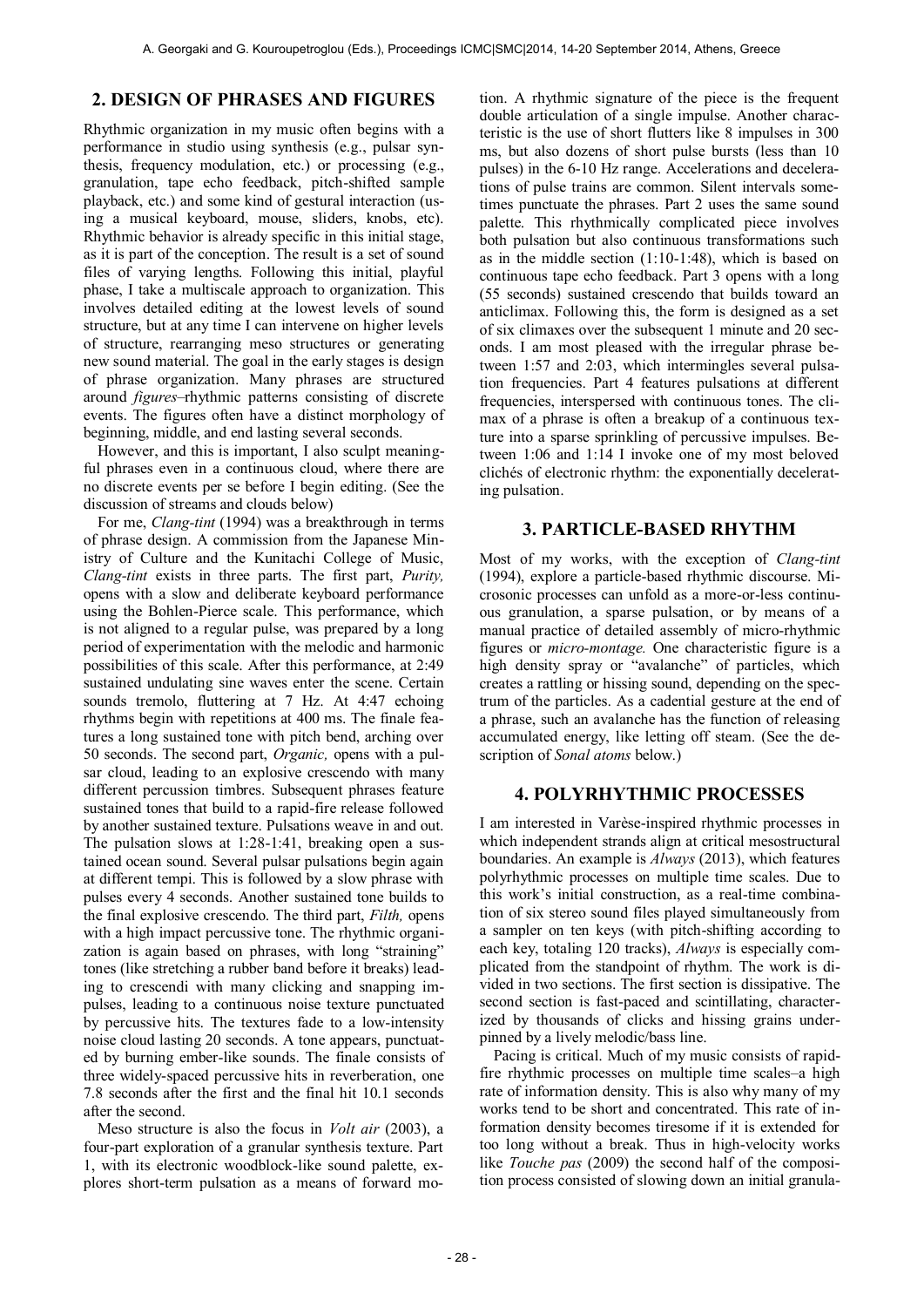tion. This meant selecting phrases and transposing them down in pitch (by an octave, for example) and speed, then inserting reverberation cadences and pauses to make the work breath in between the fireworks.

# **5. SHAPING STREAMS AND CLOUDS**

Exploring the new musical resource of streams and clouds of grains is central to my practice. At the core of these processes is an engine for grain emission. The valves that regulate the rate of granular flow are central. These control the number of streams and the granular density of the streams. In effect, they control the microrhythm of the granular emission as it is being generated in real time.

Once these textures have been recorded as sound files, as a rhythmic tactic, I seek to articulate meso-structural highlights within the granular flow. Through microediting I create internal fluctuations and accents of individual grains that sometimes sound like the crackling of a wood fire, except that the crackles are composed precisely to articulate the unfolding of meso-structural processes. I shape the continuous clouds with pitch bending curves to obtain an effect of speeding up or slowing down. I also vary the grain durations over time, which has the effect of moving back and forth between pitch and noise. I often apply envelopes that lead to forceful accents. Indeed, I seek clear articulation of accents. However, accents are not always important structural boundaries; there can be a strong accent within a phrase merely as a point of articulation, not just at the beginning and end of a meso-structural boundary.

In terms of finally understanding how to organize granular materials, *Half-life* (1999) was a breakthrough composition [3]. This is when I began to learn how to compose with stream and cloud morphologies. For example, the second part of *Half-life*, called *Granules* was spawned by a single real-time granulation of a file created by pulsar synthesis. I extensively edited and rearranged this texture over a period of months with a goal of maintaining the illusion that the end result could have somehow been generated in real time, with no pauses. The macro structure of *Granules* is a slow dissipation of energy, bubbling down to the depths, proceeding inexorably to a sputtering end.

Like *Half-life, Tenth vortex* (2001) was originally a real-time granulation of a pulsar synthesis file. It unfolds as a continuous cloud texture, characterized rhythmically by expressive undulations, spectral fluctuations, and accents rather than a series of discrete events*.* Meso structure is often articulated by spectral processes that unfold over several seconds, such as a bandwidth widening induced by shrinking the grain durations (Roads 2001b). This has the effect of dissolving a pitched texture into a noise texture. Since this unfolds over several seconds it articulates a phrase.

*Eleventh vortex* (2001) opens with a 4 Hz pulse that eventually dissolves into an irregular granulation. Rhythmically, the *Eleventh vortex* is a play of oppositions between continuous granulation and pulsating sequences. These pulsations often appear at the end of phrase boundaries or as a penultimate gesture before an ending fadeout as in the finale.

*Sculptor* (2001) derives from a driving percussion track sent to me by Tortoise drummer John McEntire. I granulated this track into a continuous cloud, turning it into a flow of undulations, spectral fluctuations, and accents. The individual grains reveal themselves only in the end when they form a rapid rhythmic pattern.

*Fluxon* (2002) is a continuous granulation of a sample of rolling marbles marked by undulations, spectral fluctuations, and accents, combined with fluttering amplitude modulations in the 14-18 Hz range. The jittering cloud form articulates the central theme of pitch bending towards local climaxes.

The three movements of *Never* (2010) are similarly outcomes of continuous granulation, marked by undulations, spectral fluctuations, and accents. The granulation is regularly broken up into high-velocity particle figures. A bass line serves as a rhythmic counterpoint to the granular figures.

### **6. FIELDS OF ATTRACTION AND RE-PULSION**

In several works, including *Half-life, part 1* (1998), and Part 2 of *Clang-*tint (1994) I set up gravitational fields of attraction and repulsion. An attractive field serves as a magnet for a dense avalanche, that is, a micromontage of dozens of discrete events. A repulsive field disperses events to create a rhythmically sparse texture.

# **7. CREATING PULSATION AND PITCHED TONES BY PARTICLE REPLICATION**

In this music, both pulsation (at infrasonic frequencies) and tone formation (at audio frequencies) are emergent qualities of particle repetition. Thus, although the compositions as a whole are rarely aligned to a meter, within a piece I create metric figures on multiple time scales including the audio time scale. For example, in the first part of *Half-life* (1999) called *Sonal atoms,* the pitched phrase at 2:18 was created by replicating grains at audio rates to form tones. Most of this piece contrasts long clouds of more-or-less continuous granular noise, punctuated by discrete rhythmic figures (using individual grains), such as bursts of grain repetitions in the 7-14 Hz range. The work makes explicit use of individual pinpoints grains as accents. Silent gaps of up to 1.65 seconds appear in the middle, gradually increasing granular density beginning at 1:45. A first avalanche of short grains is centered at 2:02, followed by low-level pulsation interrupted by sharp isolated impulses and a return to noisy granulation. The pitched phrase at 2:18 was created by replicating grains at audio rates to form tones. In the final minute of the piece, phrases often conclude with grain avalanches that fade away with pulsation. The finale consists of an accelerando with a phrase repeated five times speeding up that ends in an explosive granular avalanche. The finishing gesture is a decaying pulse train at 10 Hz.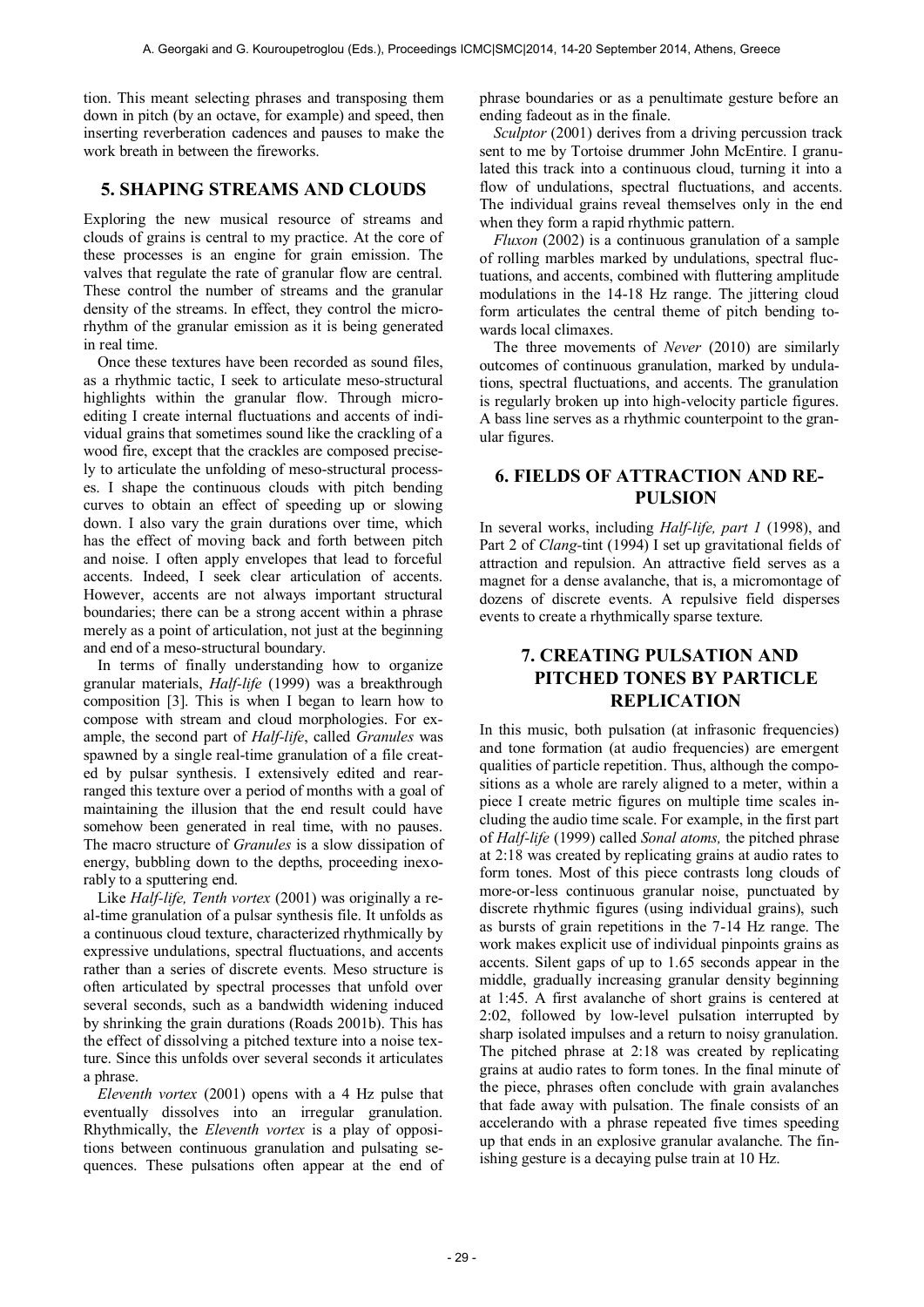### **8. REVERBERATION AS A CADENCE**

A phrase that ends with a long reverberation pause is typical in several recent works, including *Epicurus.* The tripartite form of *Epicurus* determined its rhythmic structure. The opening section is high velocity and animated. This is followed by a slow section, succeeded by a grand finale. All three sections transpire in the space of just 3 minutes and 6 seconds. The 18-second opening introduces all the elements of the piece: sharp impulses, lowamplitude granulation, replicated particle patterns, and long (10-second) reverberation cadences. The next 20 seconds form a continuous granulation that is finally broken up at a pattern of particle replications (37.5 to 40 seconds). The second, slow section starts at 1:22.5. The finale, starting at 2:03 deals with long reverberated decays ranging from 5.7 seconds to a long 16.8 seconds.

The reverberations are often compound sounds, what I *call reverberation chords* consisting of several pitchshifted copies of the same reverberation cloud. Reverberation is usually noisy and has no pitch, but it can be induced to have *latent pitch*. As Natasha Barrett [4] observed, latent pitch can be articulated by sequential contrast:

*Pitch content becomes perceptually evident when a composer applies methods of "sequencing"…When articulating a single [sound object], the sound may appear to contain little in the way of pitch. When articulating a series of [sound objects] in succession, one compares discrete articulations and detects differences of pitch or tessitura…In* Earth Haze, *water droplets have been sequenced in this manner to expose a pitch contour.* 

In a similar manner, my piece *Touche pas* (2009), features sequences of unpitched impulsive sounds in which each successive sound is pitch-shifted by a perfect fifth. Shifting unpitched noise sounds like cymbals can bring out an impression of pitch as the intervals between certain resonances become apparent.



**Figure 1**. Superimposition of pitch-shifted reverberation tails form a *reverberation chord.* The middle graph is shifted down an octave, so it lasts twice as long as the top graph. The bottom graph is pitch shifted two octaves down, so it is four times as long.

Another means of articulating latent pitch is by additive superposition of pitch-shifted noises to articulate "noisechords." For example, in my composition *Modulude* (2013) I superposed multiple pitch-shifted reverberation tails (which individually sound like colored noises) to create tuned reverberation chords (see Figure 1).

The ambiguous zone of latent pitch is deeply fertile ground for experimentation. It shows again how a sound's perceived structural function depends on its musical context. For certain sounds, whether the sound is perceived as a noise or a pitch depends on its setting.

A related technique that appears in *Epicurus* is the explicit introduction of pitched tones to imbue a harmonic shimmer to a reverberant cadence.

### **9. OSTINATO AND INTERMITTANCY**

I am interested in the tension between repetition and interruption, between ostinato and intermittency. For example, *Pictor alpha* (2003) is a loop-based composition, a repeating theme-and-variations form with a repeating pulsar at 8 Hz as a central rhythmic figure, around which many other pulsations speed up and slow down. The loops are rarely perfect; rather, they are slightly "off" in timing or directly spliced into to break the regularity of the ostinato. Another rhythmic motif is a 13 Hz pulsation. A pivotal point around 2:14 sees the 8 Hz pulses sustain and then explode. At 2:42 the rhythm splits into two contrapuntal streams. The finish is a fadeout of pulses at 4 Hz.

By contrast, in *Half-life* (1999), I wanted to shift the musical discourse away from continuous, stationary, and homogenous signals (such as pitched tones) to intermittent, nonstationary and heterogeneous emissions (pulses, grains, and noise bands). Thus the sound universe of *Sonal atoms* is a concentrate of punctiform transients, fluttering tones, and broadband noise textures. Only a few stable pitches appear as the epiphenomena of particle replications.

### **10. ECHOES AS RHYTHMIC ELEMENTS**

To craft the rhythms of the sonic surface structure in detail requires many editing interventions. A common motive in some of my works is the echoed repetition of impulses at key transition points. While the underlying texture shifts abruptly, these echoes continue the past into the future. This is a signature of *Now* (2003)–a continuous granulation marked by undulations, spectral fluctuations, and accents. This work is the product of an asynchronous granulation with overlapping large grains, which created a 400 ms echo effect in many parts of the work. The piece is further characterized by sharp drumlike collisions of sound in the opening section (e.g., at 0:07, 0:12.6, 0:17.9, 0:33.1, etc.). I constructed these collisions by cutting off the swell of a granulation cloud (creating a sharp wave edge at the peak of the swell) and splicing it with a sound occurring several seconds before the swell. Over this junction I layered particle streams to create hysteresis-like effects (Figure 2), as if the previous sound was ricocheting or rebounding from the collision.